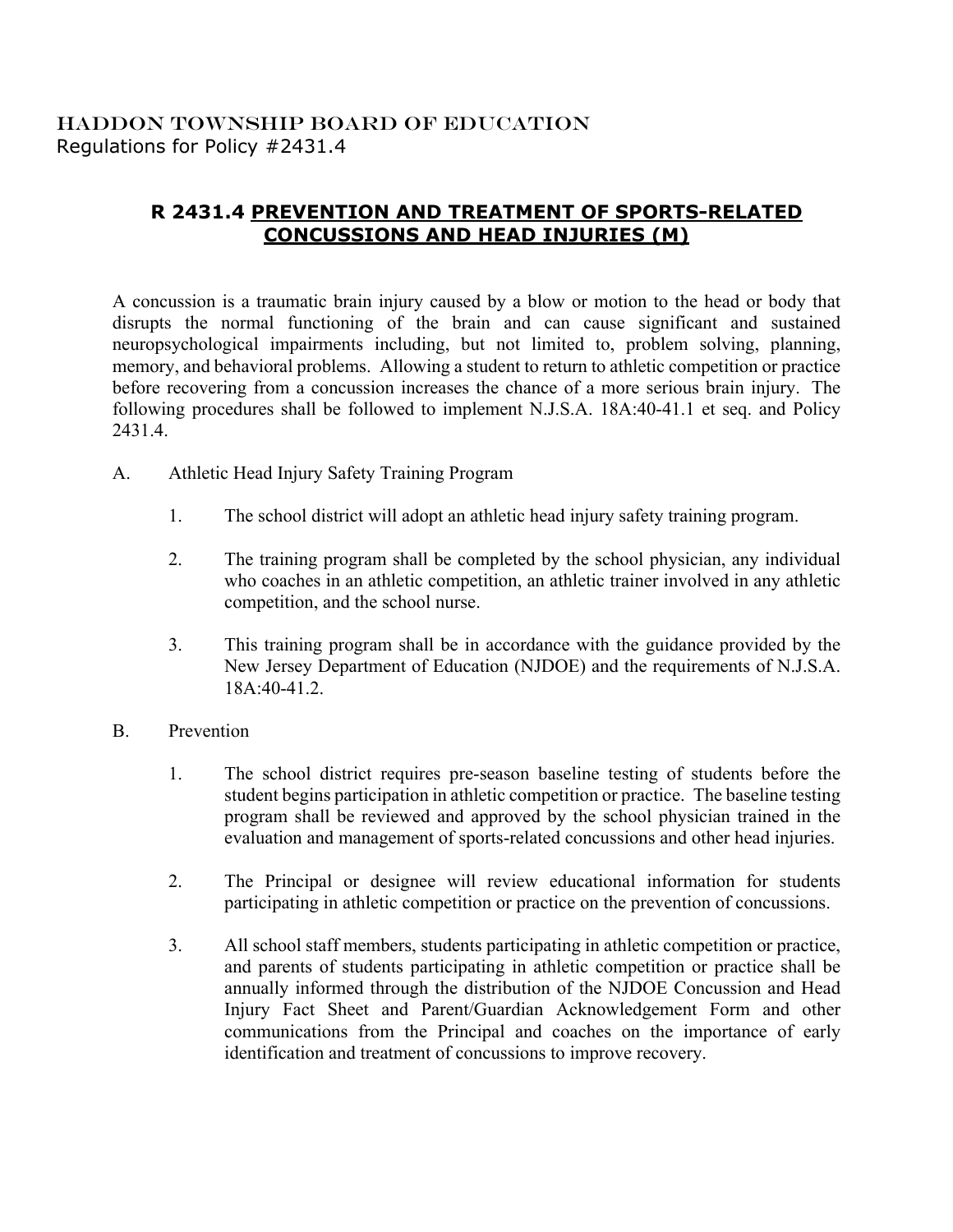- C. Signs or Symptoms of Concussion or Other Head Injury
	- 1. Possible signs of concussions may be observed by coaches, athletic trainer, school or team physician, school nurse, or other school staff members. Possible signs of a concussion may be, but are not limited to:
		- a. Appearing dazed, stunned, or disoriented;
		- b. Forgetting plays or demonstrating short-term memory difficulty;
		- c. Exhibiting difficulties with balance or coordination;
		- d. Answering questions slowly or inaccurately; and/or
		- e. Losing consciousness.
	- 2. Possible symptoms of concussion shall be reported by the student participating in athletic competition or practice to coaches, athletic trainer, school or team physician, school nurse, and/or parent. Possible symptoms of a concussion may be, but are not limited to:
		- a. Headache;
		- b. Nausea/vomiting;
		- c. Balance problems or dizziness;
		- d. Double vision or changes in vision;
		- e. Sensitivity to light or sound/noise;
		- f. Feeling sluggish or foggy;
		- g. Difficulty with concentration and short-term memory;
		- h. Sleep disturbance; or
		- i. Irritability.
- D. Medical Attention for a Student Suspected of a Concussion or Other Head Injury
	- 1. A student who participates in athletic competition or practice and who sustains or is suspected of having sustained a concussion or other head injury while engaged in an athletic competition or practice shall be immediately removed from athletic competition or practice.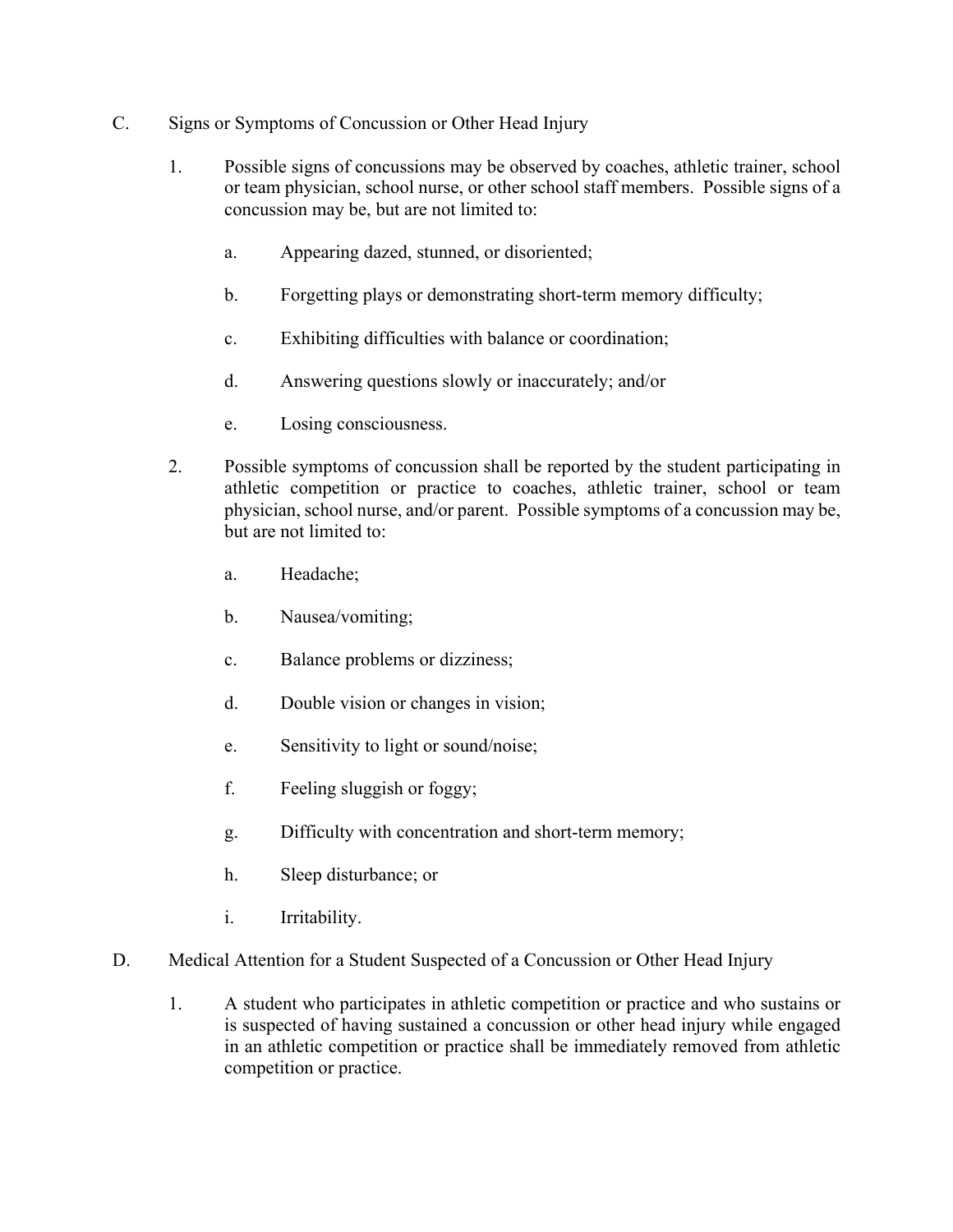- a. A staff member supervising the student during the athletic competition or practice shall immediately contact the school physician, athletic trainer, or school nurse to examine the student.
	- (1) The school physician, athletic trainer, or school nurse shall determine if the student has sustained or may have sustained a concussion or other head injury. The school physician, athletic trainer, or school nurse shall determine if emergency medical responders shall be called to athletic competition or practice.
	- (2) In the event the school physician, athletic trainer, or school nurse determine the student did not sustain a concussion or other head injury, the student shall not be permitted to participate in any further athletic competition or practice until written medical clearance is provided in accordance with E. below unless the school physician/team doctor was present on the sideline when suspected head injury occurred.
- 2. The staff member supervising a student who has been removed from athletic competition or practice in accordance with D.1. above or another staff member shall contact the student's parent and the Principal or designee as soon as possible after the student has been removed from the athletic competition or practice.
	- a. A parent shall monitor their student for symptoms of a concussion or other head injury upon receiving such notification.
- E. Medical Examination and Written Medical Clearance
	- 1. A student who was removed from athletic competition or practice in accordance with D.1. shall not participate in further athletic competition or practice until:
		- a. The student is examined by a physician or other licensed healthcare provider trained in the evaluation and management of concussions, including the team doctor;
		- b. The student receives written medical clearance from a physician trained in the evaluation and management of concussions to return to competition or practice; and
		- c. The student returns to regular school activities and is no longer experiencing symptoms of the injury while conducting those activities.
	- 2. The student's written medical clearance from a physician must indicate a medical examination has determined: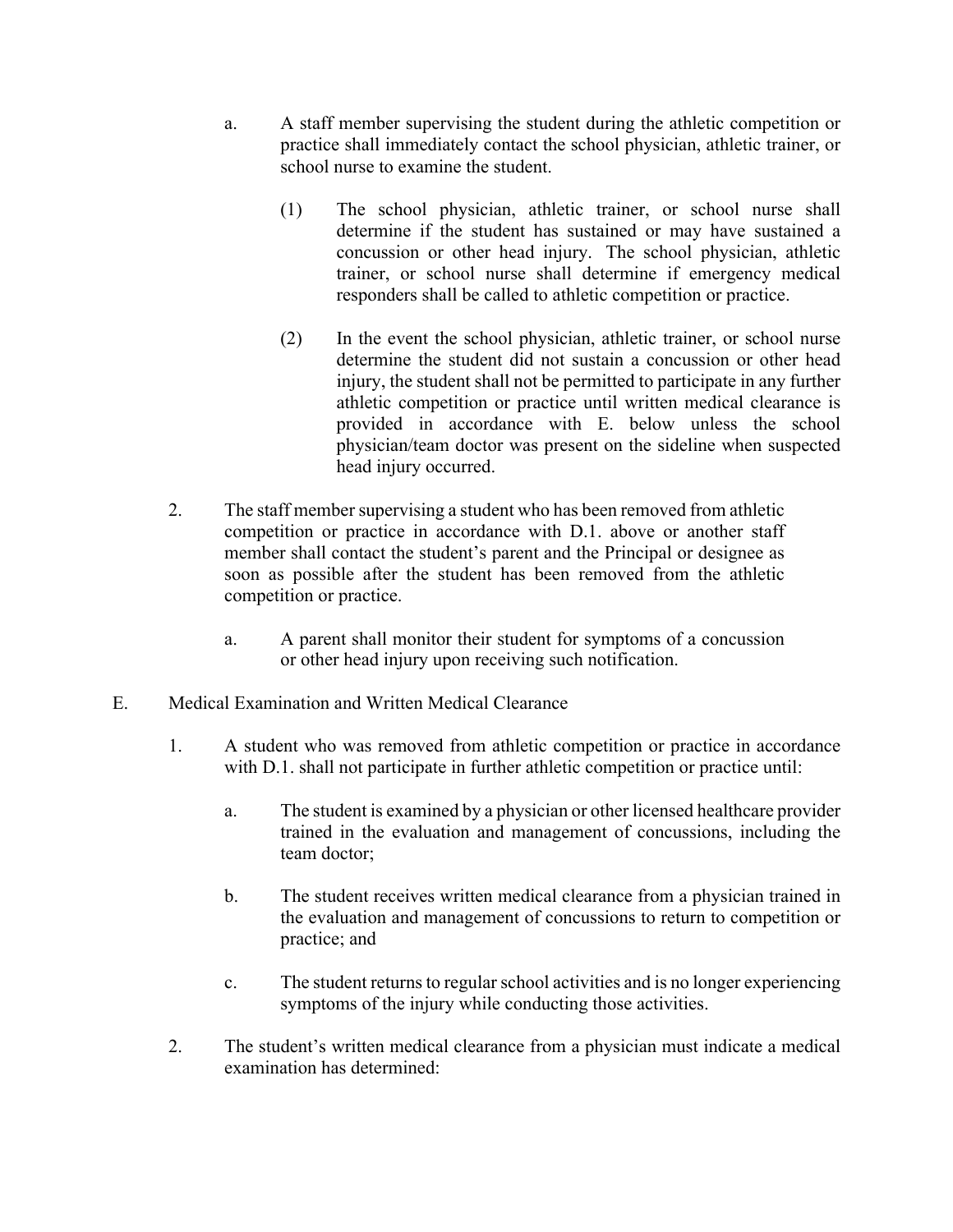- a. The student's injury was not a concussion or other head injury, the student is asymptomatic at rest, and the student may return to regular school activities and is no longer experiencing symptoms of the injury while conducting those activities; or
- b. The student's injury was a concussion or other head injury and the student's physician will monitor the student to determine when the student is asymptomatic at rest and when the student may return to regular school activities and is no longer experiencing symptoms of the injury while conducting those activities.
- 3. The student's written medical clearance must be reviewed and approved by the school physician.
- 4. The student may not begin the graduated return to athletic competition and practice protocol in F. below until the student receives a medical examination and provides the required written medical clearance.
- 5. A written medical clearance not in compliance with the provisions of E. will not be accepted.
- F. Graduated Return to Athletic Competition and Practice Protocol
	- 1. The return of a student to athletic competition and practice shall be in accordance with the graduated, six-step "Return to Play Progression" recommendations and any subsequent changes or updates to those recommendations as developed by the Centers for Disease Control and Prevention.
		- a. Back to Regular Activities (Such as School)

The student is back to their regular activities including school and has the green-light from the student's physician approved by the school physician to begin the return to play process. A student's return to regular activities involves a stepwise process. It starts with a few days of rest and is followed by light activity (such as short walks).

b. Light Aerobic Activity

Begin with light aerobic exercise only to increase the student's heart rate. This means about five to ten minutes on an exercise bike, walking, or light jogging. No weight lifting at this point.

c. Moderate Activity

Continue with activities to increase the student's heart rate with body or head movement. This includes moderate jogging, brief running, moderate-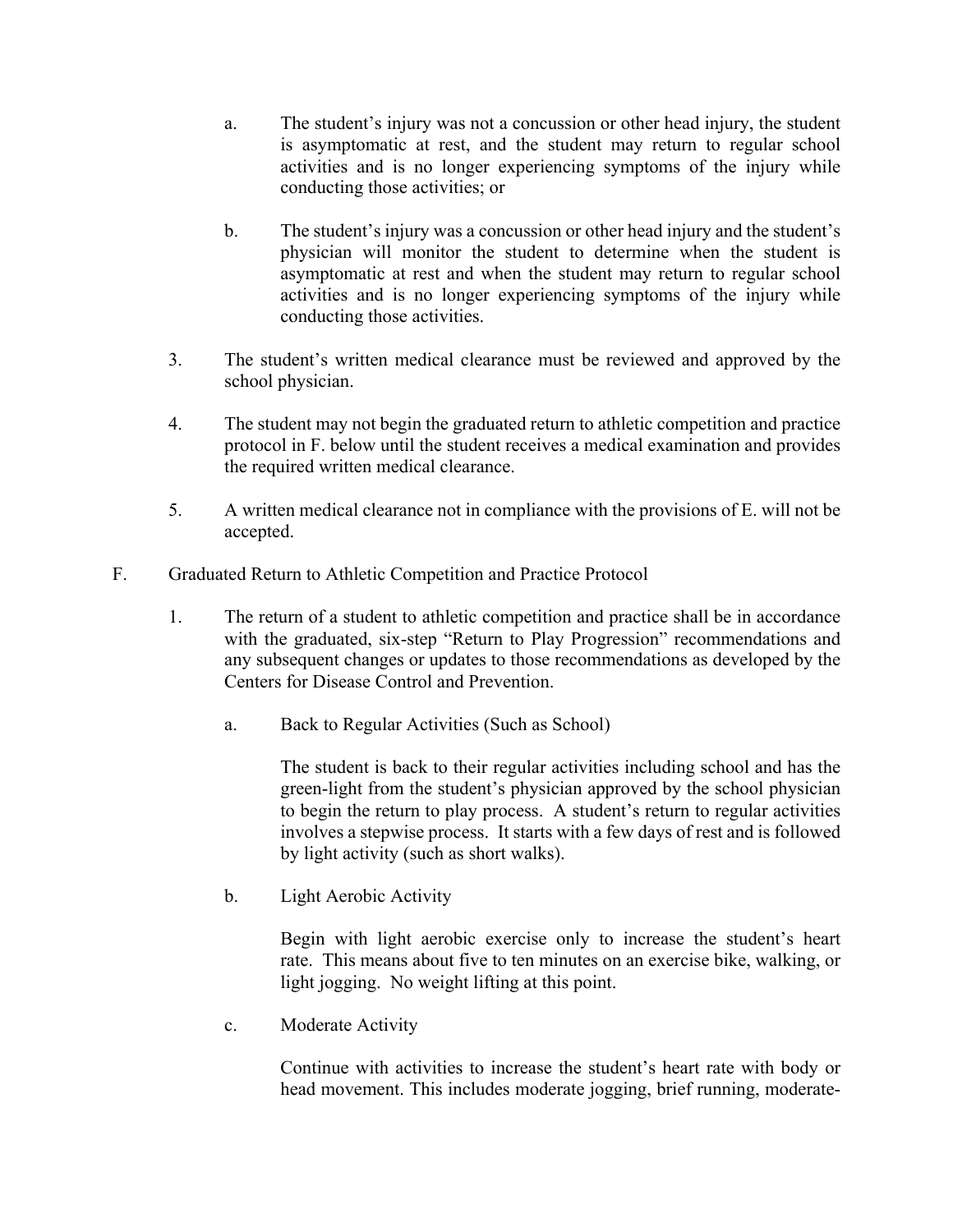intensity stationary biking, and/or moderate-intensity weightlifting (less time and/or less weight from their typical routine).

d. Heavy, Non-Contact Activity

Add heavy non-contact physical activity, such as sprinting/running, highintensity stationary biking, regular weightlifting routine, and/or non-contact sport-specific drills (in three planes of movement).

e. Practice and Full Contact

The student may return to practice and full contact (if appropriate for the athletic competition) in controlled practice.

f. Athletic Competition

The student may return to athletic competition or practice.

- 2. It is important for a student's parent(s) and coach(es) and certified athletic trainer to watch for concussion symptoms after each day's "Return to Play Progression" activity. A student should only move to the next step if they do not have any new symptoms at the current step.
- 3. If a student's symptoms return or if they develop new symptoms, this is a sign that a student is pushing too hard. The student should stop these activities and the student's health care provider should be contacted. After more rest and no concussion symptoms, a student can start at the previous step if approved by the student's healthcare provider and provides written medical clearance to the school physician.
- G. Temporary Accommodations for Student's Participating in Athletic Competition with Sports-Related Head Injuries
	- 1. The concussed brain is affected in many functional aspects as a result of the injury. Memory, attention span, concentration, and speed of processing significantly impact learning. Further, exposing the concussed student to the stimulating school environment may delay the resolution of symptoms needed for recovery. Accordingly, consideration of the cognitive effects in returning to the classroom is also an important part of the treatment of sports-related concussions and head injuries.
	- 2. To recover, cognitive rest is just as important as physical rest. Reading, studying, computer usage, testing, texting, and watching movies if a student is sensitive to light/sound can slow a student's recovery. The Principal or designee may look to address the student's cognitive needs as described below. Students who return to school after a concussion may need to: